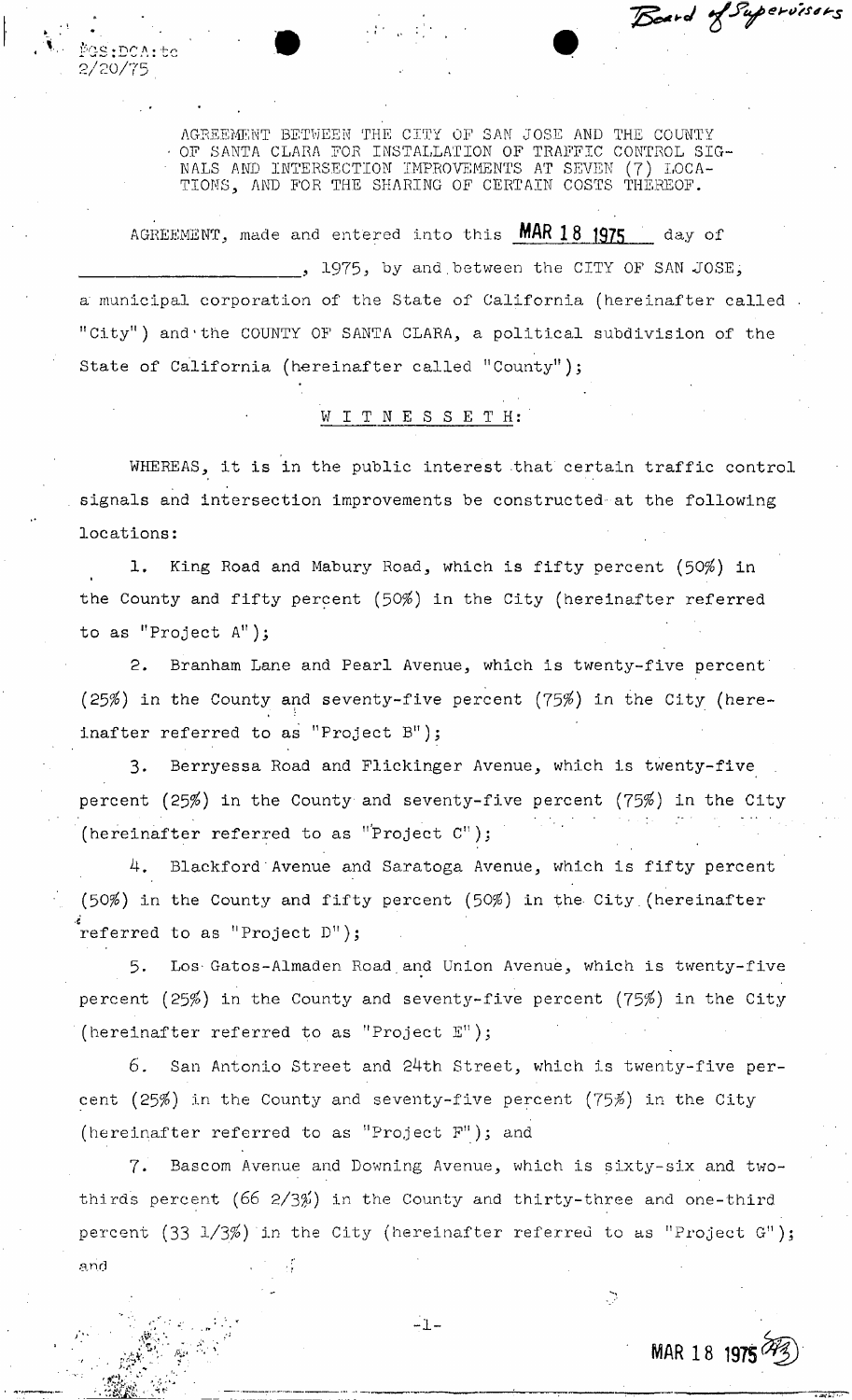WHEREAS, orderly and economic construction practices make it desirable to complete the said Projects under a joint-powers agreement •between the City of San Jose and the County of Santa Clara providing for a construction contract or contracts for the said Projects awarded and administered by City.

 $\alpha$  and  $\alpha$ 

NOW, THEREFORE, for and in consideration of their mutual promises, covenants and agreements; and subject to the terms, conditions and provisions hereinafter set forth, the parties hereto do hereby agree as follows:

(1) Plans and Specifications. City shall prepare or cause to be prepared, separate plans and specifications for each of said Projects and shall submit each of said plans and specifications to County for County<sup>1</sup>s approval of such plans and specifications.

(2) Award of Contract, After County has approved the plans and specifications for a particular Project City shall, subject to the provisions of Paragraph (7) hereof, advertise for bids for construction of the particular Project, award a separate contract for such Project, and supervise the construction of such Project to completion. It is understood that each of the Projects mentioned herein may be included within construction contracts embracing additional work to which County may not be contributing,

(3) Liability' Insurance, City agrees to require any contractor engaged to perform any of said Projects to take out and maintain in full force and effect during the construction of any Project for which he is so engaged and until the acceptance of the said Project by City, a policy of public liability and property damage insurance insuring City, its officers and employees; and County, its officers and employees from and ^gainst any loss, cost or expense arising out of or in any way connected with the construction of the said Project. The terms, provisions and conditions of such policy shall be those which City normally requires in connection with the type of construction contemplated for said Project; provided, however, that City agrees to require such contractor to name County, its officers and employees as co-insured on such policy.

(4) Sharing of Costs. County agrees to. pay for a portion of the., construction costs of each of said Projects, as follows: Project A - 50%; Project B - 25%; Project C - 25%; Project D - 50%; Project E - 25%; Project F - 25%; and Project G -  $66$  2/3%. It is contemplated that Federal Aid Urban (FAU) funds will become available for the construction of the.Projects, and it is understood and agreed that County's FAU funds

۔ نے ۔۔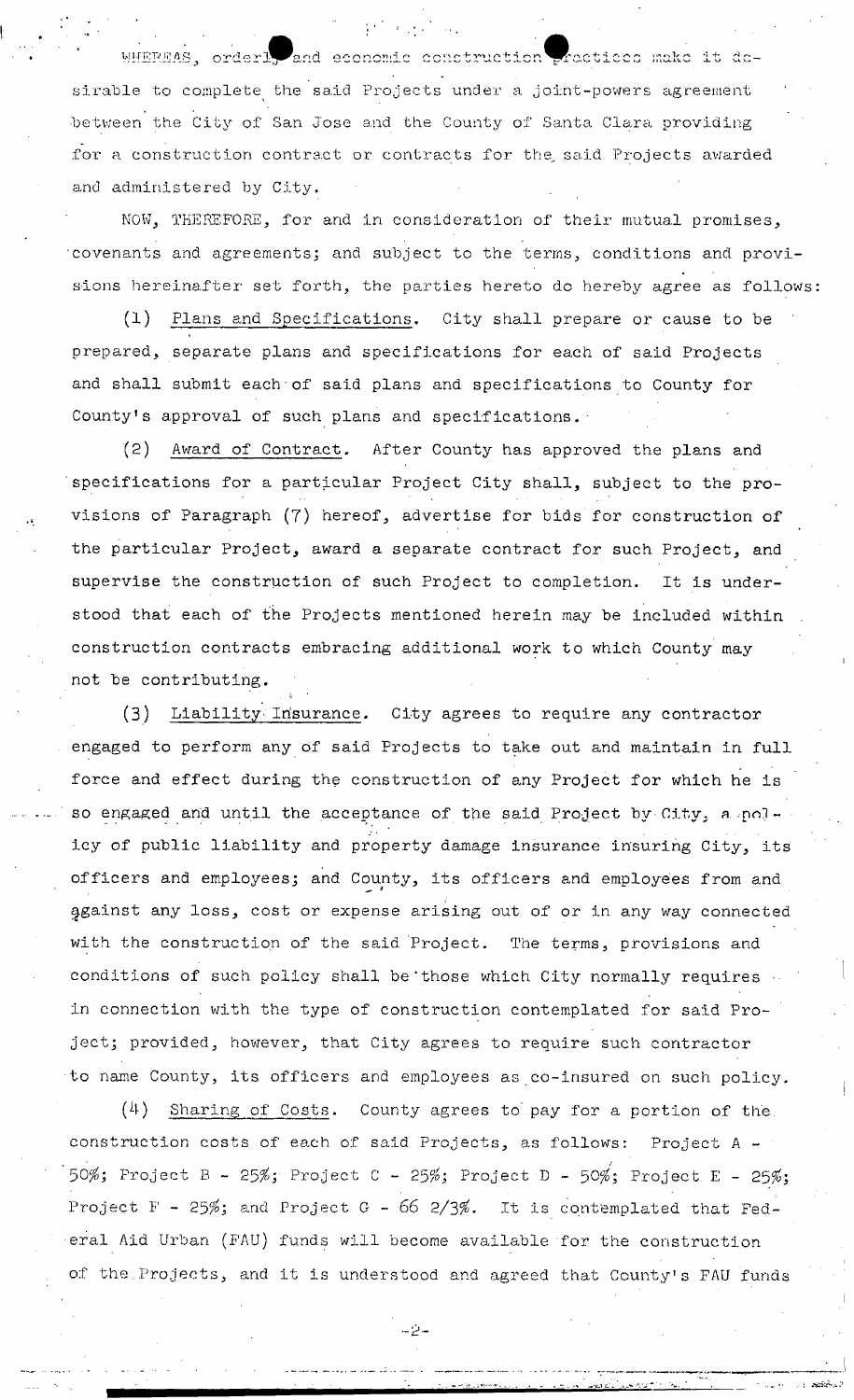to 'be received by City as the administering agency for construction of the Projects, will be applied by City as part of County's share of the construction costs of the Projects.

(5) Construction Costs. As used in this agreement, the term "construction costs of a Project" shall mean the sum total, of all construction costs and expenditures made by City or County in connection with a Project, excluding land acquisition costs and including, but not limited to, engineering costs and expenses, costs and expenses of preparation of the plans and specifications, costs and expenses for inspection, publication, advertising and printing, that portion of the costs of the construction contract awarded by City which is allocable to the construction of the Project, costs of extra work for a Project authorized by City and County, and costs of all materials allocable to a Project not included in the contract price of the said construction contract. "Construction costs of a Project" also shall include the actual cost of the traffic signal controller furnished by City for the Project.

(6) Prepayment. Within thirty (30) days after the bids for the construction of a Project has been opened, County shall pay to City its estimated share of the construction costs of the particular Project for which bids have been opened, less the estimated County's FAU funds for the construction costs of the particular Project, to wit: Project A - \$5,118.00; Project B - \$2,559.00; Project C - \$2,559.00; Project D - \$5,118.00; Project E - \$2,559.00; Project F - \$2,559.00; and Project  $G - $6,824.00$ .

(7) Deletion of Projects. If any particular Project does not obtain FAU funds for construction costs, the particular Project may be deleted from this agreement at the option of either City or County.

 $\alpha$   $\beta$ ) Final Accounting. Upon completion of a Project, City shall pay the construction costs of such Project and shall, upon completion of the Project, prepare and furnish to County, a final accounting of the total costs of the Project. Said accounting shall show the final construction costs of the Project in its entirety.

 $(9)$  Adjustment of Costs. In the event that the said accounting. shows that the said estimated sum paid by County to City pursuant to Paragraph (6) hereof, for a particular Project is more than County; s share as outlined in Paragraph  $(4)$  hereof, for a particular Project, City shall forthwith refund to County the difference for the particular Project.

-3~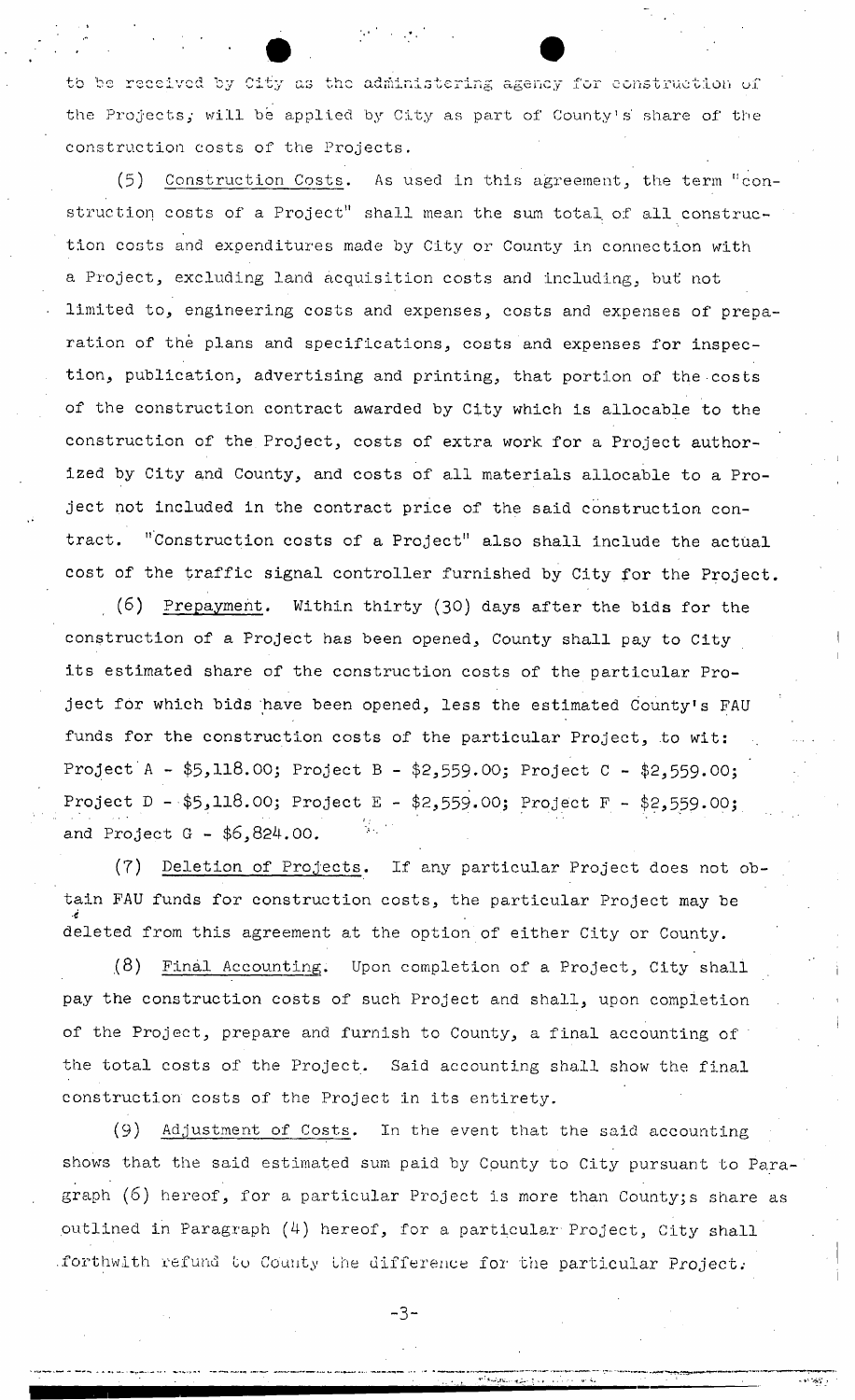In the event that the said accounting shows that the said estimated sum paid by County to City pursuant to Paragraph  $(6)$  hereof, for; a particular Project is less than County's share as outlined in Paragraph  $(4)$  hereof, County shall forthwith pay to City the difference for the particular Project.

(10) • Acquisition of Property, City agrees to acquire at-its own cost and expense, all of the real property required for each Project located within City; and County agrees to acquire at its own cost and expense, all of the real property required for each Project located within the County.

(11) Maintenance. Upon completion of any Project, the particular Project so completed shall be operated and maintained by City or County pursuant to a subsequent agreement between City and County. The operation and maintenance costs for any completed Project shall be apportioned between City and County in the same manner that the construction costs for the particular Project were apportioned.

(12) Hold Harmless. It is mutually understood and agreed:

(a) That neither County, nor any officer or employee thereof, shall be responsible for any damage or liability occurring by reason . of anything done or omitted to be done by City under or in connection with any work, authority or jurisdiction delegated to City under this agreement. It is also understood and agreed that, pursuant to Government Code Section  $895.4$ , City shall fully indemnify and hold County harmless from any liability imposed for injury (as defined by Government Code Section 810.8) occurring by reason of anything done or omitted to be done by City under this agreement under or in connection with any work, authority or jurisdiction delegated to City under this agreement.

(b) That neither City, hor any officer or employee thereof, shall be responsible for any damage or liability occurring by reason of anything done or omitted to be done by County under or in connection with any work, authority or jurisdiction delegated to County under this agreement. It is also understood and agreed that, pursuant to Government Code Section 895.4, County shall fully indemnify and hold City harmless from any liability imposed for injury.(as defined by Government Code Section 810.8) occurring by reason of anything done or omitted to be done by County under or in connection with any work, authority or•jurisdiction delegated to County under this agreement.

 $-4-$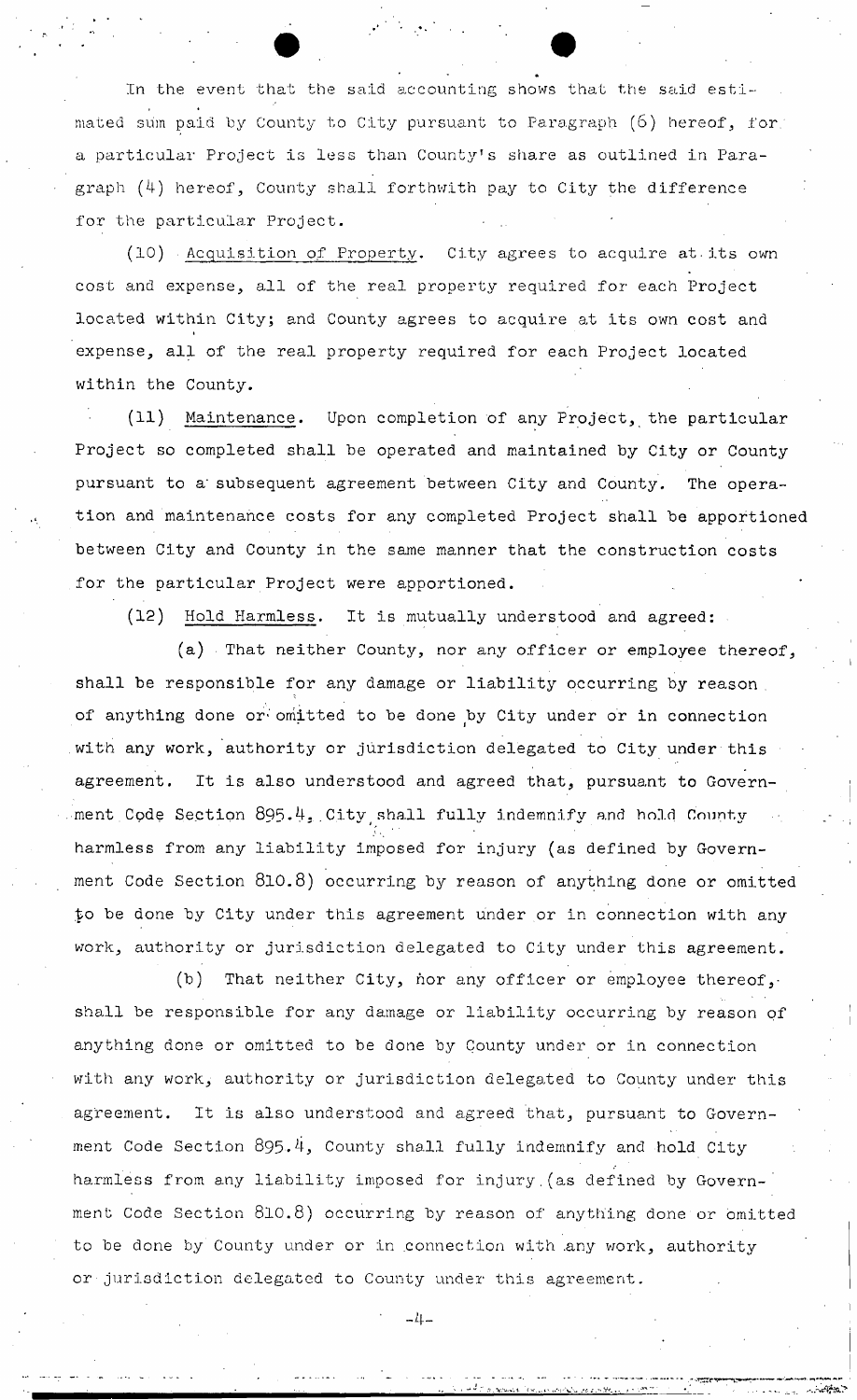(13) Annexation. In the event any portion of the area within the limits of said Project is annexed to the City before date of advertising of said Project by City, County's share of the "total construction costs" shall be decreased in proportion to the amount of territory annexed.

 $(14)$  Termination. In the event that a contract for the construction of any particular Project is not awarded prior to June 30, 1976, the terms of this contract shall be void with respect to said particular Project, and any sums paid by County to City with respect to said particular Project shall be forthwith refunded.

(15) Administering Agent. In the exercise of this joint-powers agreement, City shall be the administering agency and as such, shall possess all powers common to both City and County which may be necessary to effectuate the purpose of this agreement, subject only to the manner of exercise of such powers provided herein and the restrictions imposed by law upon City in the exercise of such powers.

WITNESS THE EXECUTION HEREOF the day and year first hereinabove set forth.

APPROVED AS TO FORM;

 $n$ 

INSON Division Chief Attorney

ATTEST:

FRANCIS & GREINER City Clerk

APPROVED AS TO FORM:

<u>cial V</u> Whompson

Assist./Deputy County

ATTEST: DONALD M. RAINS, Clerk Board of Supervisors

*Oar/* F, Voecka

**Assistant Clerk** 

CITY OF SAN JOSE, a municipal corporation

 $4/6 - 7$ City"

COUNTY OF SANTA CLARA, a political subdivision

By Chairmon, Board

Supervisors'

 $\mathbb{F}_{\text{Count}}$ 

|          | oodiity,                                                                     |
|----------|------------------------------------------------------------------------------|
| Address: | County of Santa Clara<br>Board of Supervisors<br>524 Administration Building |
|          | <b>70 West Hedding Street</b><br>San Jose, California 95110                  |

Telephone

-5-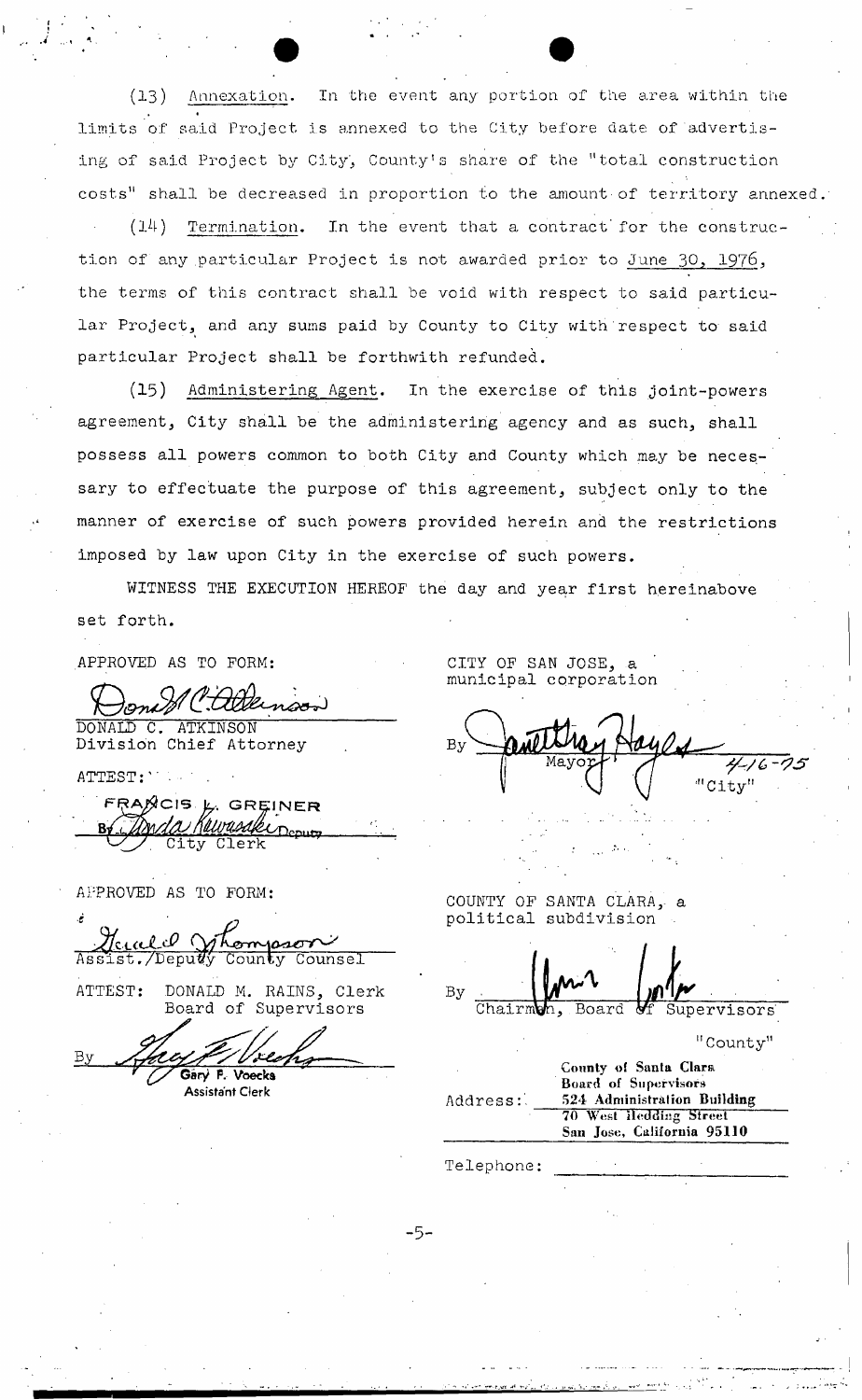## **CIT Y O F SA N JOS E**  CALIFORNIA

CITY HALL

**TELEPHONE 277-4000** 

April 16, 1975

County of Santa Clara Room 52k 70 <W. Hedding Street San Jose, CA

Enclosed for your files is an executed copy of the Agreement for the Installation of Traffic Control Signals and Intersection Improvements at Seven (7) Locations, and for the Sharing of Certain Costs Thereof.

P<br>Duda Kawasaki

Linda Kawasaki

E<br><sup>E</sup>nclosu**r**e





 $\mathcal{F} \subset \mathcal{F}$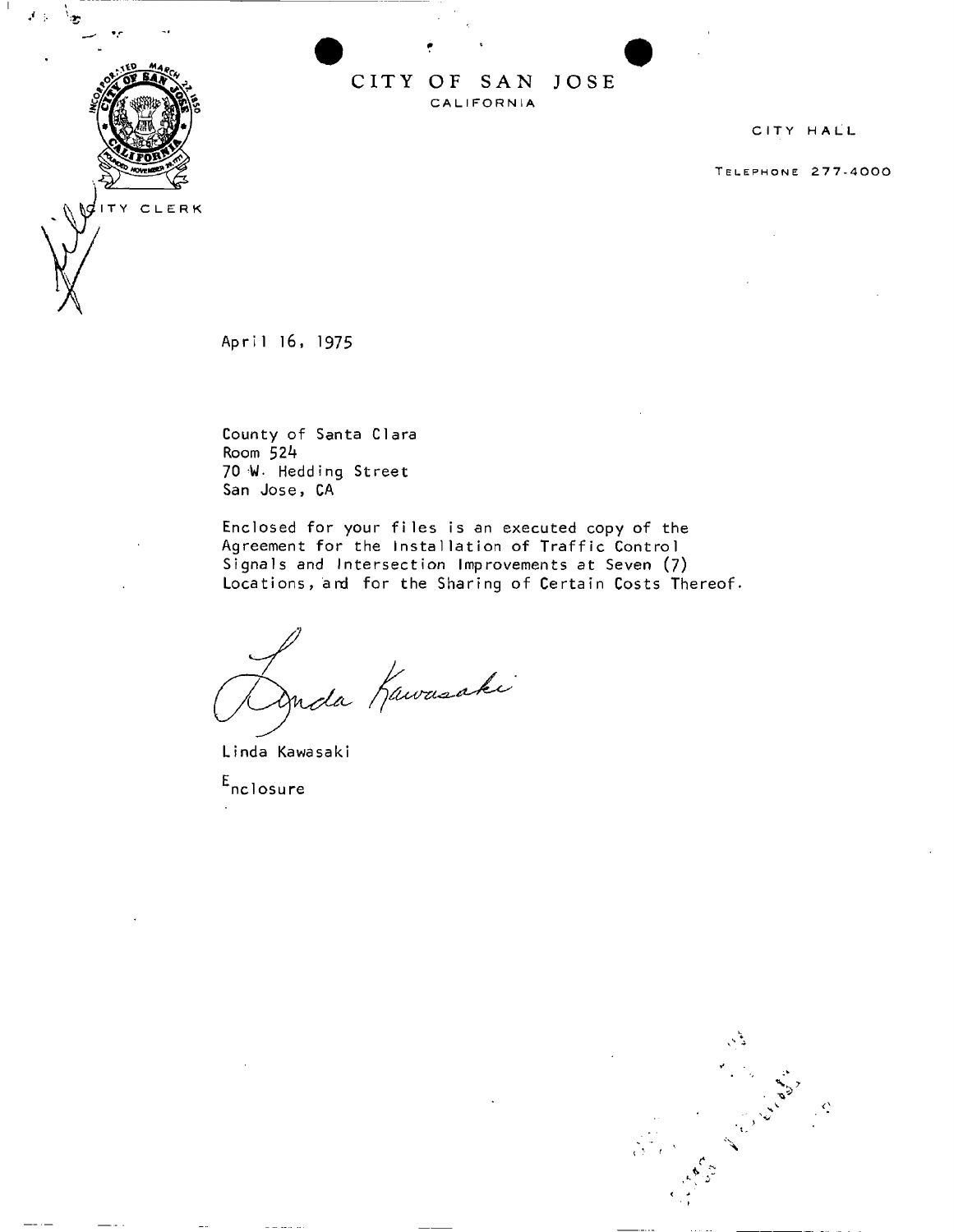

 $\bar{z}$ 

 $\bar{t}$  $\bar{\mathcal{A}}$  $\frac{1}{2}$ 

 $\hat{\mathcal{A}}$ 

 $\frac{1}{\sqrt{2}}$ 

 $\begin{array}{c} \mathbf{1}_{\mathbf{1}_{\mathbf{1}}} \\ \mathbf{1}_{\mathbf{1}_{\mathbf{1}}} \\ \mathbf{1}_{\mathbf{1}} \end{array}$ 

 $\hat{\textbf{r}}$ 

But I am I am I am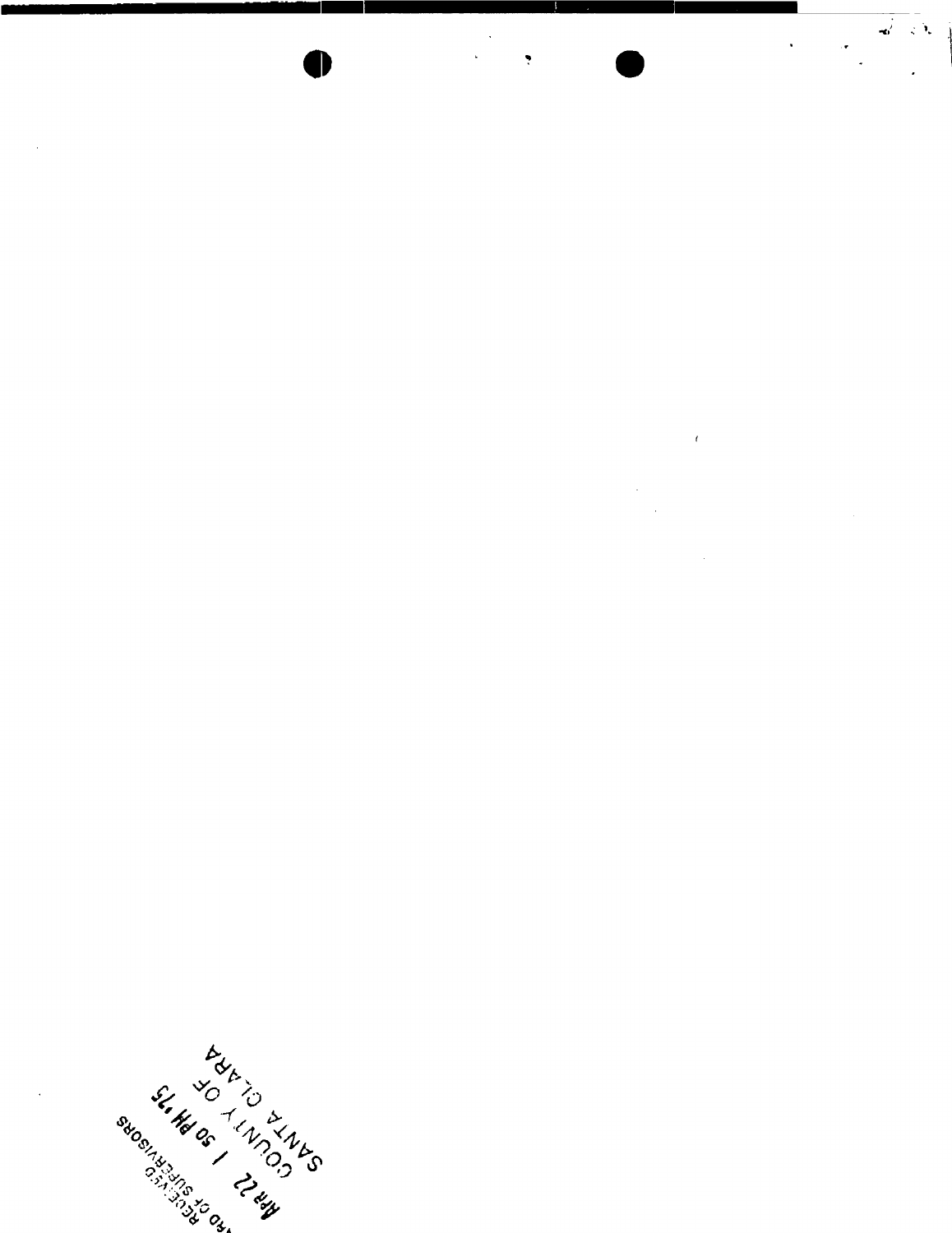## **BOARD OF SUPERVISORS S**ahta **C**lara **C**ounty

**March 25, 1975**  DATE.

| Cost Sharing Agreement<br>The following contract-was awarded or change order was approved by the |  |  |  |  |  |  |  |
|--------------------------------------------------------------------------------------------------|--|--|--|--|--|--|--|
| Board of Supervisors at a meeting held:                                                          |  |  |  |  |  |  |  |
|                                                                                                  |  |  |  |  |  |  |  |
| Project to be charged. Signalization & Intersection Improvements                                 |  |  |  |  |  |  |  |
| For the amount of \$ See Agreement                                                               |  |  |  |  |  |  |  |
| Contractor City of San Jose                                                                      |  |  |  |  |  |  |  |
|                                                                                                  |  |  |  |  |  |  |  |
|                                                                                                  |  |  |  |  |  |  |  |

*DONALD M. RAINS* 

**Clerk of the Board** 

**dgh** 

WHITE ----- CONTROLLER<br>Canary -- File<br>Pink/<del>/--</del>-/Publ*uch*norks PUBLIC WORKS<sup>//</sup>/

 $<sup>3128</sup>$ </sup>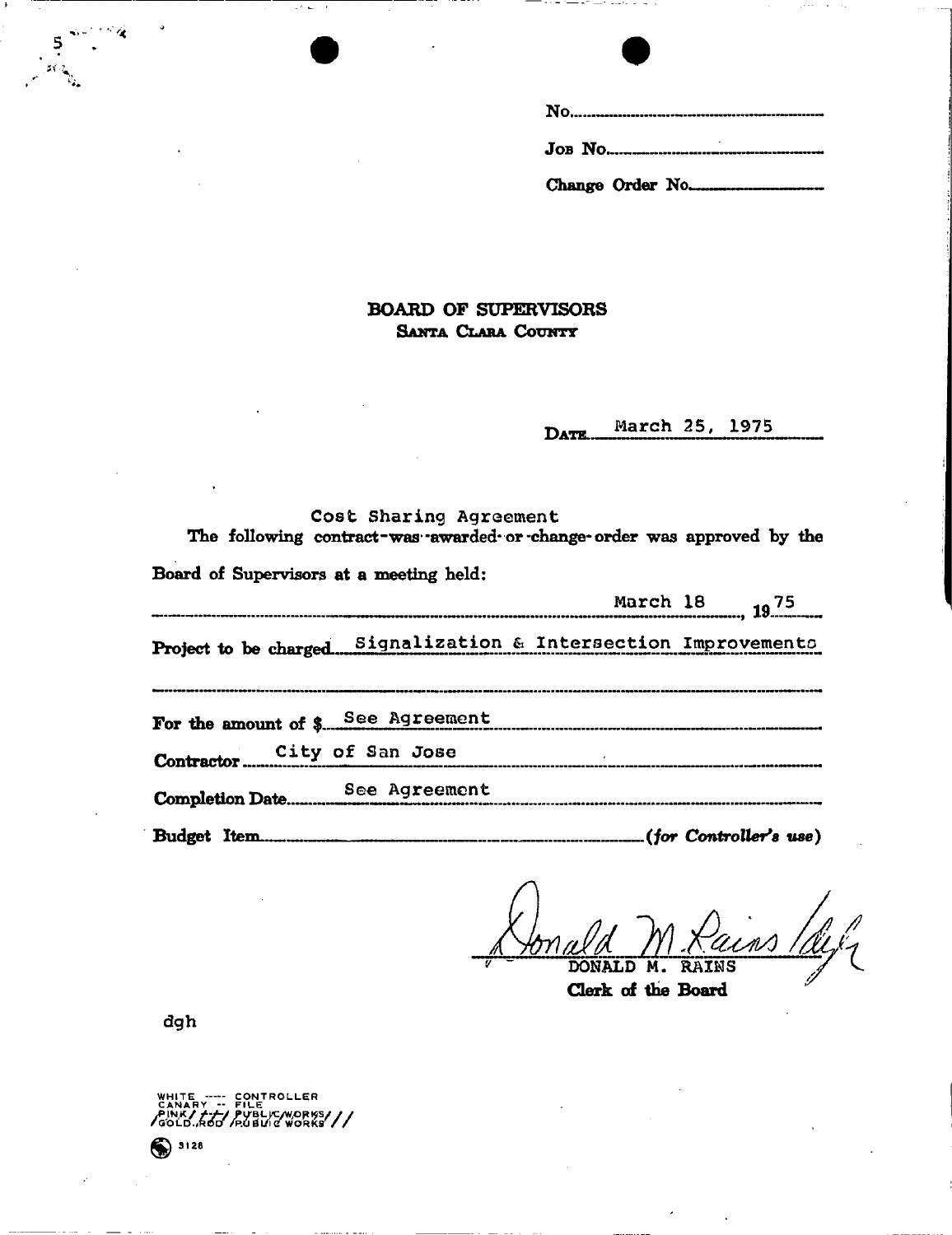**March 24, 1975.** 

Road sign.

**Francis Greiner,.City Clerk ; City of San Jose** 801 N. First Street **Sari Jose, California 95110** 

Subject: Cost Sharing Agreement re Installation of Traffic **Control Signals & Intersection Improvements at : Seven Locations** 

**Dear Mr. Greiner:** 

**The Board.of Supervisors at its regularly scheduled meeting of M&rch 18, 1975 authorized its Chairman to execute the subject agreement.** 

**This agreement provides for signalization and intersection improvements at the following intersections:** 

> **King Road and Mabury Road Branham Lane and Pearl Avenue Berryessa Road and Flickinger Avenue Blackford Avenue and Saratoga Avenue** Los Gatos-Almaden Road and Union Avenue **Sari Antonio Street and 24th Street. Bascom Avenue and Downing Avenue**

**We are enclosing four signed counterparts of the Agreement and ask that the copy so marked be returned to this office**  upon approval by the City of San Jose.

> **Very truly^ ypurs** *<sup>9</sup>* **BOARD OF SUPERVISORS . Donald M. Rains, Clerk**

**~ Deputy Clerk**  . , • ... , -

**DMR/dgh . . '•• .** Attachments

**cc: Montini - Transpprtation Develbpment . Director - Public .Works, City of San Jose** 

 $\mathbf{v} = \mathbf{v} \cdot \mathbf{v} + \mathbf{v} \cdot \mathbf{v} + \mathbf{v} \cdot \mathbf{v}$ 

**Byt** 

 $\mathcal{P}^{\mathcal{P}}_{\mathcal{P}}$  , where  $\mathcal{P}^{\mathcal{P}}_{\mathcal{P}}$  is the set of  $\mathcal{P}^{\mathcal{P}}_{\mathcal{P}}$  , where  $\mathcal{P}^{\mathcal{P}}_{\mathcal{P}}$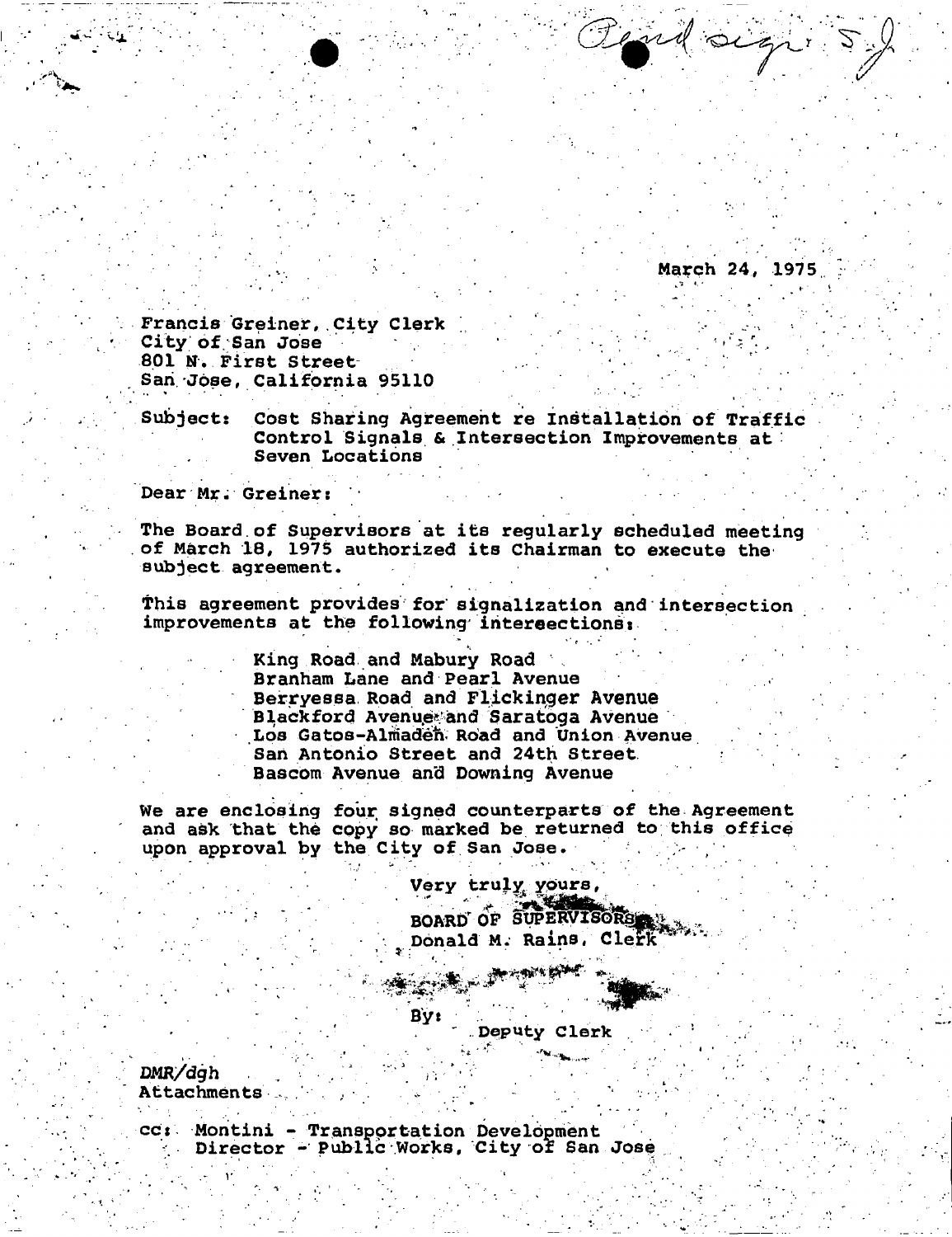|              | Озаимпедкончали тиотко<br>1555 Berger Drive<br>County of Santa Clara<br>San Jose, California 95112                                                                                       |
|--------------|------------------------------------------------------------------------------------------------------------------------------------------------------------------------------------------|
| California   | S.D.<br>A11<br>TRANSMITTAL MEMORANDUM                                                                                                                                                    |
|              | Page 1 of 2<br>March 3, 1975<br>DATE:                                                                                                                                                    |
| FOR:         | 1975<br>March <sub>.</sub> 18<br>BOARD OF SUPERVISORS AGENDA OF                                                                                                                          |
| FROM:        | MONTINI, TRANSPORTATION DEVELOPMENT                                                                                                                                                      |
| TITLE:       | COST SHARING AGREEMENT BETWEEN THE CITY OF SAN JOSE AND THE<br>COUNTY OF SANTA CLARA FOR INSTALLATION OF TRAFFIC CONTROL<br>SIGNALS AND INTERSECTION IMPROVEMENTS AT SEVEN (7) LOCATIONS |
| DESCRIPTION: |                                                                                                                                                                                          |
|              | Introduction                                                                                                                                                                             |
|              | The attached Agreement provides for signalization and intersection<br>improvements at seven joint jurisdictional intersections.<br>These inter-<br>sections are:                         |

TRANS PORTATION AGENCY

King Road and Mabury Road Branham Lane and Pearl Avenue Berryessa Road and Flickinger Avenue Blackford Avenue and Saratoga Avenue Los Gatos-Almaden Road and Union Avenue San Antonio Street and 24th Street Bascom Avenue and Downing Avenue

It is proposed that the City of San Jose administer the construction projects and the cost shared between the City and the County pursuant to the percentage schedule outlined in the attached Agreement. The County's estimated total share less estimated County's FAU funds is \$27,296.00.

#### Background ,

The Roads Fund Budget for FY 1974-75 includes the proposed installation of these seven signals in a City and County cooperative project as part of the current year's Federal Aid Urban (FAU) Program. This project is included in the FAU Program under the "Comprehensive. Signal Project I line item. On February 24, 1975 a mutually acceptable agreement was forwarded to the County for execution. Said attached Agreement has been approved as to form by both the City Attorney and County Counsel's office..

#### Alternatives

| APPROVED:                | (1) Disapprove and not execute the Agreement. (2) Approve and |  |               | There are two alternatives for Board action on this Agreement.<br>execute the Agreement. The first alternative would be commission of the Agreement. The first alternative would be commission for the PPROVED: |  |
|--------------------------|---------------------------------------------------------------|--|---------------|-----------------------------------------------------------------------------------------------------------------------------------------------------------------------------------------------------------------|--|
| AGENDA DATA:             | DATE:<br>ITEM NO:                                             |  | BOARD ACTION: |                                                                                                                                                                                                                 |  |
| $\left($ Q, 755 REV 2/73 |                                                               |  |               |                                                                                                                                                                                                                 |  |
|                          |                                                               |  |               | MAR 18 19                                                                                                                                                                                                       |  |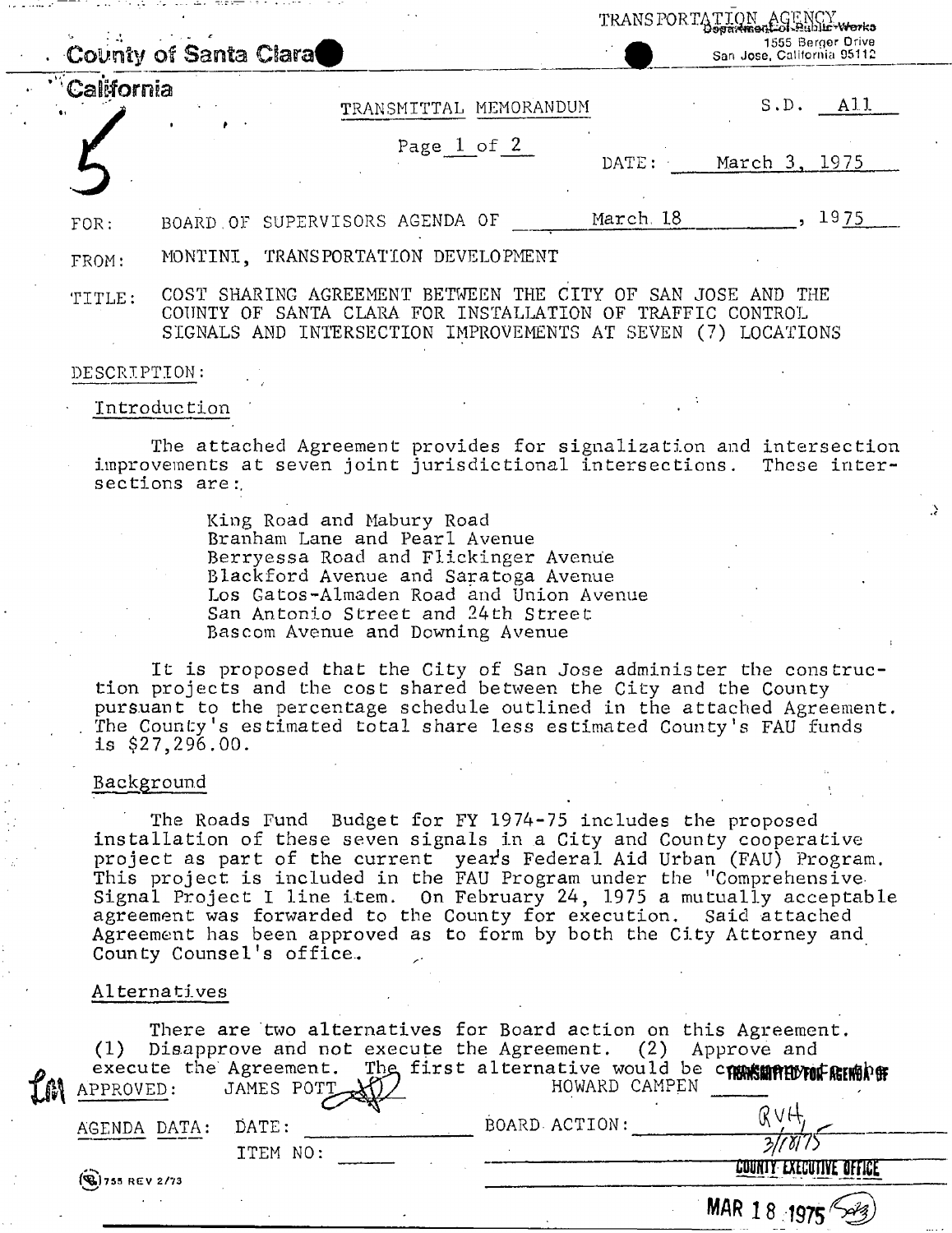#### TRANSMITTAL MEMORANDUM

## **• . • Page 2 of 2**

## DATE: March 3, 1975

## DATE OF AGENDA: March 18, 1975

TITLE:' COST SHARING AGREEMENT BETWEEN THE CITY OF SAN JOSE AND THE .COUNTY OF SANTA CLARA FOR INSTALLATION OF TRAFFIC CONTROL SIGNALS AND INTERSECTION IMPROVEMENTS AT SEVEN (7) LOCATIONS

approved budget relative to cooperative signal projects and the approved FAU program. The second alternative would be in keeping with the Board's previous approval of the proposed project and allow .needed construction to be implemented at a minimal cost to County government.

## Recommendation

Approval and execution of this Agreement are recommended.

When executed the original and three (3) copies should be sent to:, A. R. Turturici, Director of Public Works, City of San Jose, attention: Kent Dewell, Deputy Director, City of San Jose.  $\frac{1}{2}$ 

LM:&RM:vlt

attachments

a<br>a